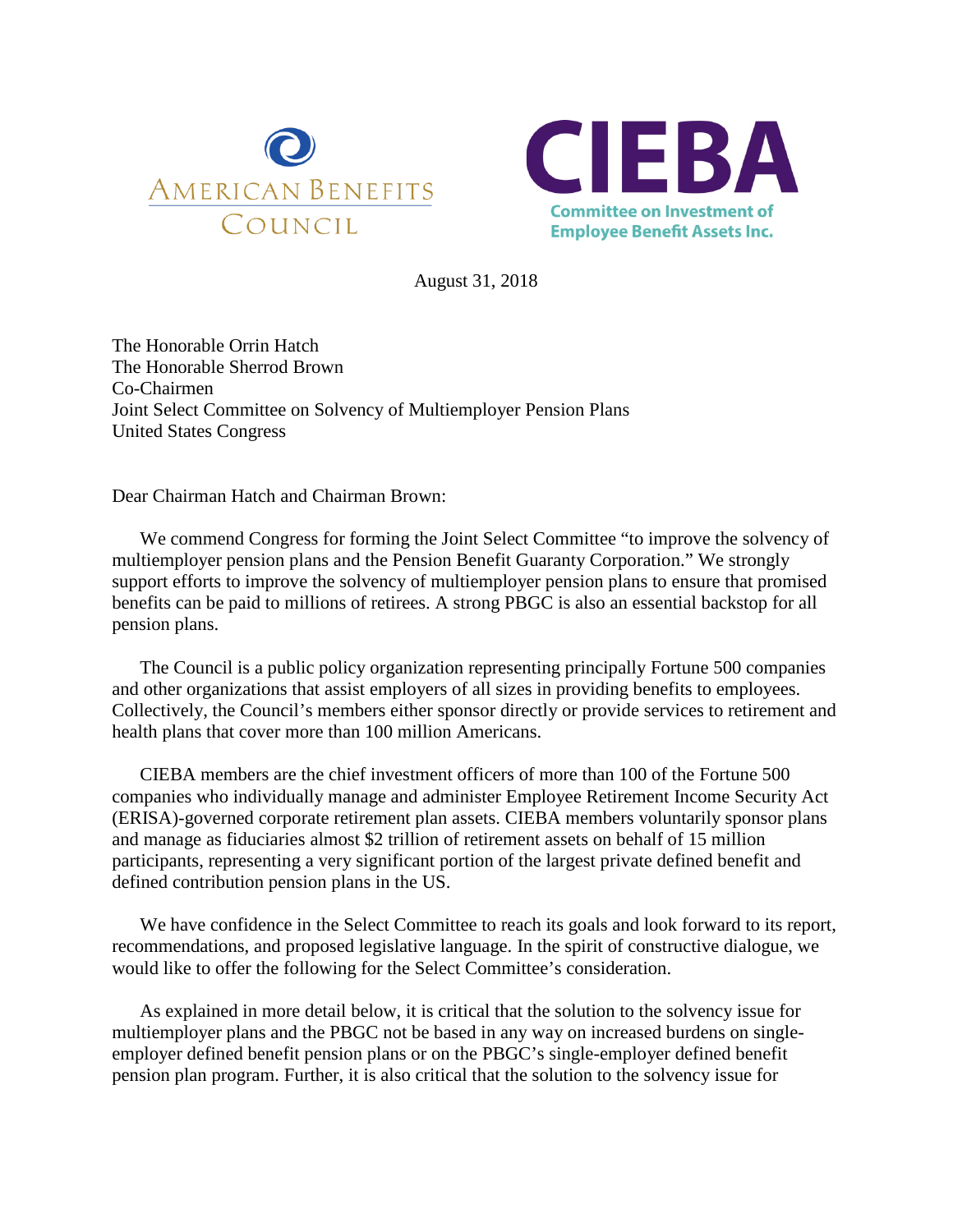multiemployer plans not inadvertently have a significant adverse financial consequence for those employers that are contributing to multiemployer plans.

Despite no member of the Select Committee suggesting using the single-employer system to pay benefits for multiemployer plans, we express our concerns here because of the extremely high stakes involved. A solution that in any way increases the burdens on single-employer pension plans or on the PBGC's single-employer program would be unfair and would certainly send a chilling message to all sponsors of retirement plans, much to the detriment of the voluntary private retirement system.

## **Multiemployer and Single-Employer Systems: Historically distinct profiles, benefit levels and premiums**

The multiemployer and single-employer programs were created by Congress as distinct and separate programs, and they have appropriately been maintained as entirely separate programs throughout their history. This important point was explained in testimony given May 17, 2018, by PBGC Director W. Thomas Reeder before the Select Committee: *"While each program is designed to protect participants' pension benefits when plans fail, they differ significantly in the level of benefits guaranteed, how the guarantee is provided, the event that triggers payment of the guarantee, and premiums paid by insured plans. By law, the two programs are financially separate. Assets of one program may not be used to pay obligations of the other."*

Thus, any consideration of a solution for the multiemployer system that imposes new or modified burdens on the single-employer system would be an inappropriate reversal of years of actions taken based on the congressional intent that the two systems run separately. Such a result would be inappropriate given the separate historical experiences of the two programs.

## **A solution adversely impacting the single-employer system would be unfair and would have a chilling effect on future plan sponsorship.**

The unfairness of such a solution is clear on its face. Single-employer and multiemployer plans are managed independently of one another, with little or no overlap in participation by a given company's employees. The plan sponsors of single-employer plans generally have little or no influence on the decisions made by the boards of trustees that manage multiemployer plans, even when a single-employer plan sponsor is also a participating employer in a multiemployer plan. Further, the PBGC's single-employer and multiemployer plan programs are governed by wholly separate rules. The participants in single-employer plans should be able to count on that system not being tapped for others' benefits with which they are in no way connected.

While we have no reason to believe that such a measure is being explored, the consequences of any proposal put forward to force single-employer plan sponsors to pay any material amount for benefits completely unrelated to their business (e.g., if the company is not a participating employer), their single-employer plan, or the PBGC's single-employer program would cause a massive, very rapid withdrawal from the single-employer defined benefit plan system. There are